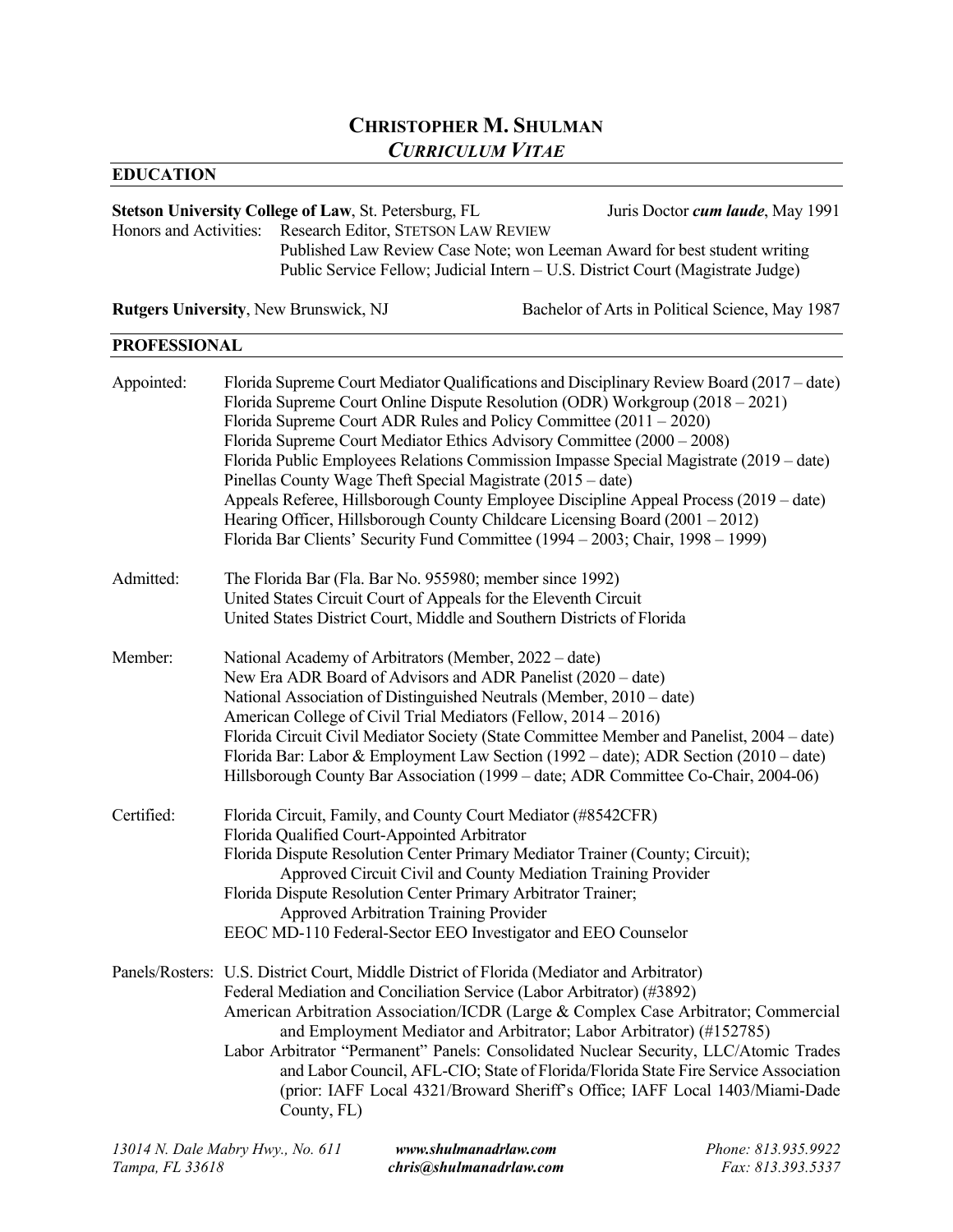## **ADJUDICATORY/ARBITRATION EXPERIENCE (in-person and online/video hearings)**

| <b>American Arbitration Association</b><br>502 Commercial, Employment, Labor, Large & Complex, or Consumer Panel disputes (2005 – date)                                                                                                                                                                                                                                                                                                                  |                 |
|----------------------------------------------------------------------------------------------------------------------------------------------------------------------------------------------------------------------------------------------------------------------------------------------------------------------------------------------------------------------------------------------------------------------------------------------------------|-----------------|
| <b>AHLA Dispute Resolution Service</b><br>6 Commercial or Employment Arbitrations pending or heard                                                                                                                                                                                                                                                                                                                                                       | $(2017 - date)$ |
| <b>Federal Mediation and Conciliation Service/Private Engagement</b><br>155 Labor Arbitration Cases in arbitration or heard                                                                                                                                                                                                                                                                                                                              | $(2004 - date)$ |
| <b>Florida Circuit and County Courts</b><br>445 arbitrations of various county civil and circuit civil court cases; 39 Juvenile Arbitrations/Teen<br>Court Proceedings (Circuit and County-Court Diversion Juvenile Arbitrations)                                                                                                                                                                                                                        | $(1997 - date)$ |
| Hearing Officer/Hearing Examiner/Special Magistrate/Appeals Referee<br>264 quasijudicial evidentiary hearings                                                                                                                                                                                                                                                                                                                                            | $(2002 - date)$ |
| <b>Private Party Arbitrations or Hearings</b><br>103 private matters (employment, contract, escrow, peer review) pending or heard                                                                                                                                                                                                                                                                                                                        | $(2006 - date)$ |
| Federal Agencies (contractor or subcontractor)<br>1176 recommended Final Agency Decisions (FADs) on federal-employee EEO Complaints prepared;<br>reviewed 129 FADs written by others                                                                                                                                                                                                                                                                     | $(2000 - date)$ |
| <b>NASD/FINRA Dispute Resolution, Inc.</b><br>58 arbitrations of securities industry disputes heard (including 10 employment cases)                                                                                                                                                                                                                                                                                                                      | $(1999 - 2013)$ |
|                                                                                                                                                                                                                                                                                                                                                                                                                                                          |                 |
| <b>MEDIATION EXPERIENCE (in-person and online/video conferences)</b>                                                                                                                                                                                                                                                                                                                                                                                     |                 |
| <b>Florida Circuit, Family, and County Courts</b><br>2147 mediations of various civil court cases, including employment, breach of contract, mortgage<br>foreclosure, injunctive relief, consumer protection, personal injury, liability and casualty, etc.), family<br>court cases (post-judgment modification co-mediations), and county civil disputes (including<br>collections, consumer protection, personal injury, liability and casualty, etc.) | $(1996 - date)$ |
| United States District Court or United States Bankruptcy Court (M.D. Fla.)<br>511 mediations of employment, consumer, civil rights, business, or insurance claims                                                                                                                                                                                                                                                                                        | $(2002 - date)$ |
| <b>Private Party (Pre-Suit) Disputes</b><br>756 mediations of private, pre-suit disputes - including employment, breach of contract, consumer<br>protection, family law, business dispute, and personal injury, and mandatory mediations of<br>Homeowners Association Disputes; 6 mediations of securities industry disputes (FINRA/NASD); and<br>61 mediations of community disputes (Hillsborough County Community Mediation Program)                  | $(2002 - date)$ |
| <b>American Arbitration Association</b><br>84 Commercial Panel (employment or business) disputes mediated                                                                                                                                                                                                                                                                                                                                                | $(2005 - date)$ |
| <b>Equal Employment Opportunity Commission/FEPA</b><br>187 mediations of employment discrimination claims before EEOC, or state/local EEO Agencies                                                                                                                                                                                                                                                                                                       | $(1998 - 2008)$ |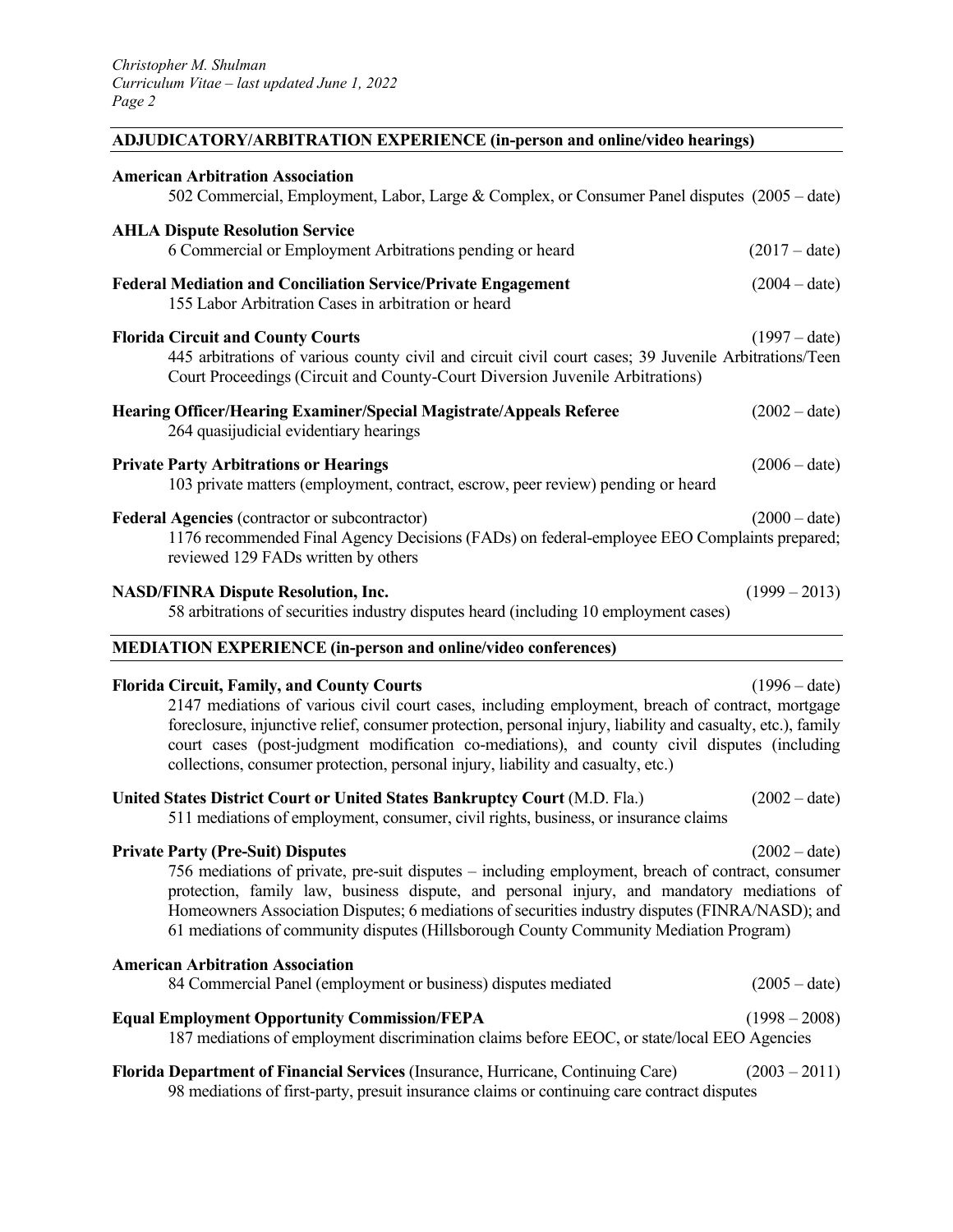#### **EEO/EMPLOYEE RELATIONS INVESTIGATION EXPERIENCE**

| <b>MD-110 Federal Agency EEO Investigations (contractor or subcontractor)</b><br>160 Complaints investigated; reviewed 172 matters investigated by others | $(2000 - date)$ |
|-----------------------------------------------------------------------------------------------------------------------------------------------------------|-----------------|
| <b>Private Sector and Local Government (EEO/Employee Relations Complaints)</b><br>76 matters investigated and resolved                                    | $(1994 - date)$ |

#### **SCHOLASTIC AFFILIATIONS**

**Stetson University College of Law**, St. Petersburg, FL (August 2006 – present) Adjunct Faculty – Teaching "Negotiation and Mediation" and "Mediation Skills Training"; previously taught "Negotiation, Mediation and Arbitration."

**Keller Graduate School of Management**, Tampa, FL (November 1999 – August 2009) Senior Adjunct Faculty – Teaching graduate-level Business Law, Employment Law, and Business Negotiation; revised curriculum nationwide for Keller's Employment Law class.

**National-Louis University**, Tampa, FL (June 1996 – December 2001) Adjunct Faculty – Teaching graduate-level Labor Law; Employment Law; Business Law/Ethics.

#### **EMPLOYMENT**

#### **Shulman ADR Law, P.A.,** Tampa, FL (April 2014 – present)

President – Providing alternative dispute resolution services (mediation, arbitration, and facilitation) including labor and employment law and all other areas of substantive law; providing estate planning and probate/trust administration services; providing mediator certification training and initial court-appointed arbitrator training; providing Equal Employment Opportunity (EEO) neutral investigation and federal-sector decision writing services; and providing training in Harassment Prevention.

**Christopher M. Shulman, P.A.**, Tampa, FL (February 2003 – April 2014) President – Providing alternative dispute resolution services (mediation, arbitration, and facilitation) including labor and employment law and all other areas of substantive law; also providing mediator certification training and initial court-appointed arbitrator training.

**EEO Solutions, Inc.**, Tampa, FL (July 1999 – April 2014) Principal – Providing Equal Employment Opportunity (EEO) investigation and federal-sector decision writing services. Also providing training in EEO investigation (including MD-110 annual refresher) and Harassment Prevention.

**JDG Associates, Inc.**, Tampa, FL (March 2001 – January 2005 (employee & subcontractor)) Investigator/Reviewer – Conducting private-sector and federal-sector investigations of EEO complaints; drafting proposed Final Agency Decisions for federal-sector EEO complaints; preparing and conducting annual MD-110 required EEO refresher course; reviewing 75 other investigators' reports of investigation and Final Agency Decisions for legal sufficiency and high-quality work.

**Eckerd Youth Alternatives, Inc.**, Clearwater, FL (September 2000 – August 2002) Director of Employee Relations – Responsible for employer's compliance with federal and state employment laws; resolution of employee grievances; oversight of outside counsel on employment and other matters; and advising management team as to proper employee coaching and discipline, for a 1400-employee organization with 36 work sites across eight states.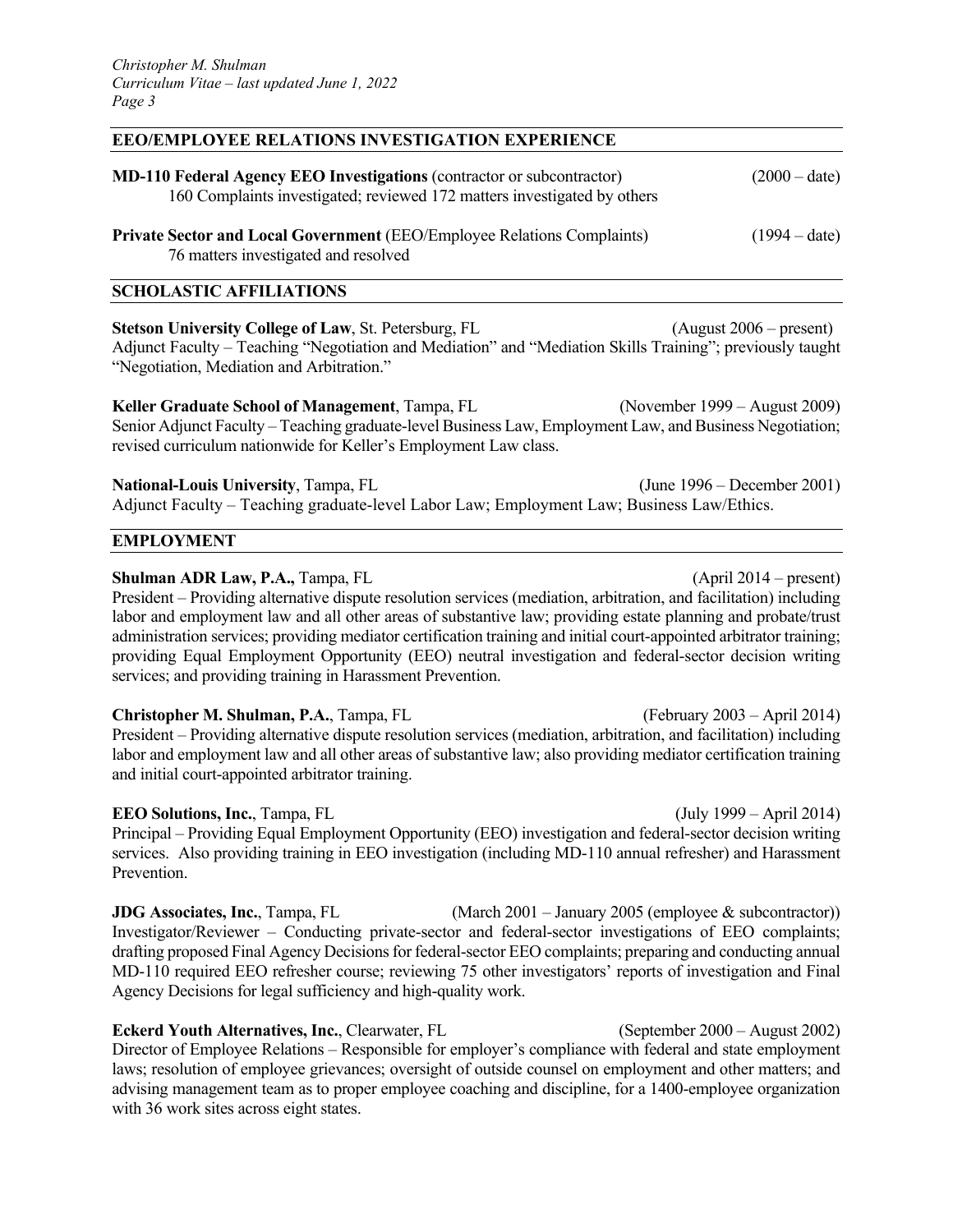**Frank Hamilton & Associates, P.A., Tampa, FL** (March 1998 – August 2000) Associate Attorney – Representing individual, union, and management clients in labor and employment, civil rights, and personal injury matters in federal and state courts as well as administrative fora; mediation and arbitration as neutral.

**Law Office of Christopher M. Shulman**, Tampa, FL (June 1995 – March 1998) Sole Practitioner – Representing individual and management clients in labor and employment; civil rights; general contract and corporate matters; mediation of disputes as neutral.

**Labor Attorney, City of Lake Worth**, Lake Worth, FL (April 1994 – May 1995) In-house labor counsel – Representing management in collective bargaining, EEO and wage investigations, administrative and civil litigation.

**Frank Hamilton & Associates, P.A., Tampa, FL** (November 1991 – March 1994) Associate (law clerk until 1992 Bar Admission) – labor and employment law; civil rights.

#### **PUBLICATIONS**

"Managing Arbitration in Light of *Managed Care*," *The Checkoff*, Vol. LXI, No. 2, at 1 (Florida Bar Labor and Employment Section (February 2022))

"*Outokumpu Stainless USA, LLC*: the Supreme Court applies state law to allow arbitration of international agreement dispute by nonsignatory," *The Checkoff*, Vol. LX, No. 2, at 5 (Florida Bar Labor and Employment Section (January 2021))

"VIDEO ARBITRATION OF LABOR OR EMPLOYMENT ISSUES: How to Have Meaningful Arbitration Proceedings in the Era of COVID-19 and Social Distancing," Special Issue: Practicing in a Pandemic (Florida Bar Labor and Employment Section (May 2020))

"Waivers of Collective Actions in Employment Arbitration: the Supreme Court makes an *Epic* decision," *The Checkoff*, Vol. LVIII No. 1, at 1 (Florida Bar Labor and Employment Section (October 2018))

"Wage Theft Ordinances: There's a New Sheriff in Town," *The Checkoff*, Vol. LV No. 2, at 1 (Florida Bar Labor and Employment Section February 2016)

"Enhanced Enforceability: Florida Arbitration Agreements Under the Revised Florida Arbitration Code," *The Checkoff*, Vol. LIV No. 2, at 1 (Florida Bar Labor and Employment Section March 2015)

"Revised Florida Arbitration Code: Arbitration Face-Lift," Hillsborough County Bar Association *Lawyer*, Vol. 24, No. 4, at 46 (February 2014)

THE NUTS AND BOLTS OF RUNNING YOUR MEDIATION PRACTICE (Christopher M. Shulman, P.A. 2008)

"Circuit Civil Mediation Is Not Just for Lawyers Anymore," Hillsborough County Bar Association *Lawyer*, Vol. 18, No. 6, at 43 (February 2008)

"Having Your ADR Cake & Eating It, Too: MED-ARB & ARB-MED," Hillsborough County Bar Association *Lawyer*, Vol. 16, No. 7, at 42-43 (April 2006)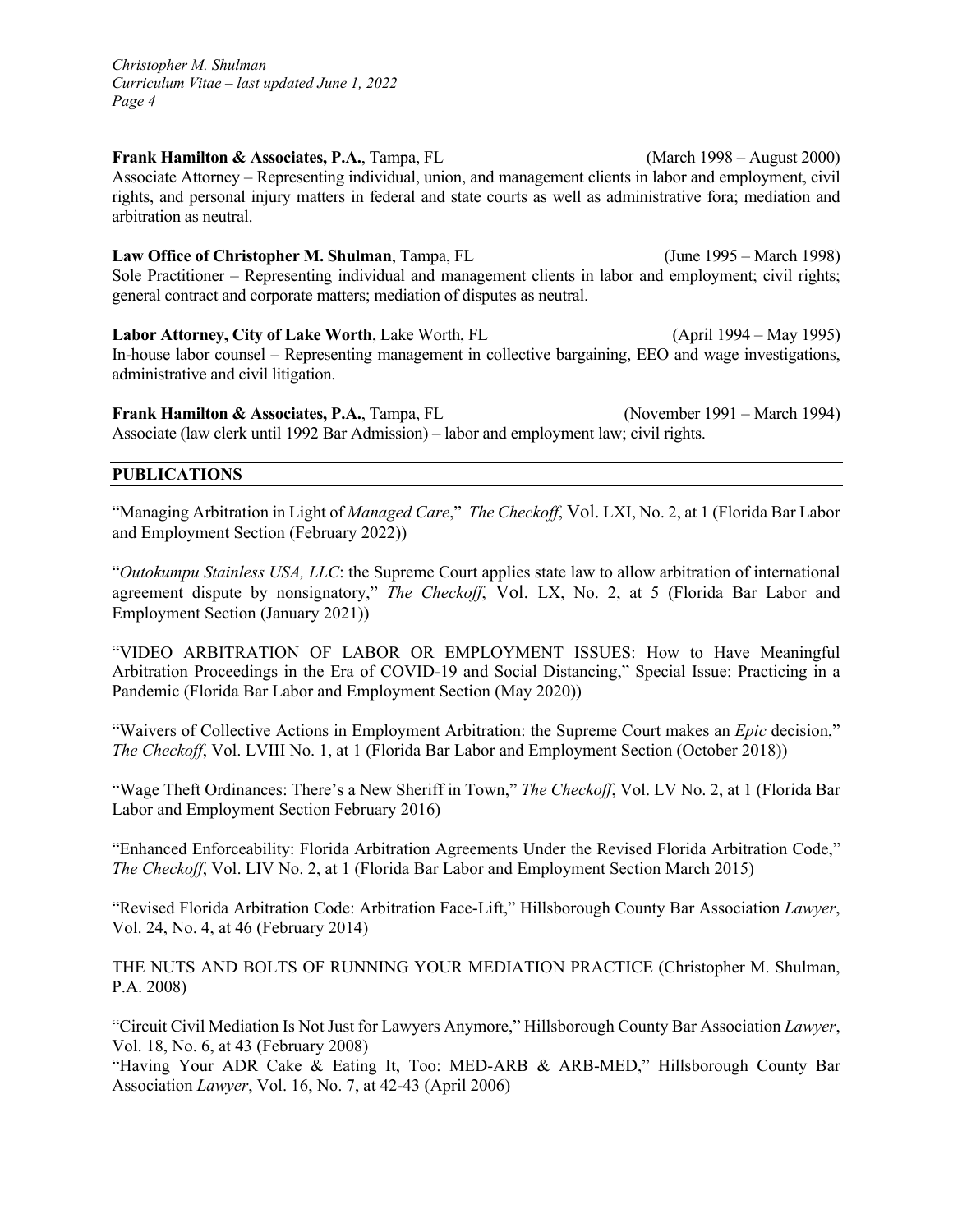"Circuit Mediator Certification: Not Just for Lawyers Anymore?" Hillsborough County Bar Association *Lawyer*, Vol. 16, No. 4, at 16-17 (December 2005)

"Mandatory and Voluntary ADR of Homeowner Association Disputes," Hillsborough County Bar Association *Lawyer*, Vol. 16, No. 2, at 12-13 (October 2005)

"Advancing Successful Mediation: The Mediation Confidentiality and Privilege Act," Hillsborough County Bar Association *Lawyer*, Vol. 15, No. 2, at 22-23 (October 2004)

"Voluntary Trial Resolution: Tailor-Made for Employment Claims," *The Checkoff*, Vol. XLII, No. 3, at 5 (Florida Bar Labor and Employment Section May 2004)

"Voluntary Trial Resolution: Revision 7 Relief?" Hillsborough County Bar Association *Lawyer*, Vol. 14, No. 7, at 40-41 (April 2004)

"Non-Binding Arbitration: a Primer and a Proposal," Hillsborough County Bar Association *Lawyer*, Vol. 14, No. 3, at 44-45 (November 2003)

*Cave Canem* – Police Department Liability and Equitable Standing Under 42 U.S.C. § 1983, 19 STETSON L. REV. 973 (1990)

### **PRESENTATIONS, TRAININGS & EXPERT TESTIMONY**

Primary Trainer, "Court-Appointed Arbitrator Training," May 20, 2022, ZOOM

Primary Trainer, "Circuit Civil Mediator Certification Training," April 1 – 3, 9 – 10, 2022, ZOOM

Primary Trainer, "Court-Appointed Arbitrator Training," December 10, 2021, ZOOM

Primary Trainer, "Circuit Civil Mediator Certification Training," November 11 – 13, 20 – 21, 2021, ZOOM

Primary Trainer, "Court-Appointed Arbitrator Training," August 20, 2021, ZOOM

Primary Trainer, "Circuit Civil Mediator Certification Training," June 2 – 6, 2021, ZOOM

Primary Trainer, "Court-Appointed Arbitrator Training," May 21, 2021, ZOOM

Primary Trainer, "County Mediator Certification Training," May 14 – 16, 2021, ZOOM

Primary Trainer, "Court-Appointed Arbitrator Training," January 22, 2021, ZOOM

Primary Trainer, "County Mediator Certification Training," December 4 – 6, 2020, ZOOM

Arbitrator Presenter, "Court-Connected Arbitration: Mandatory Non-Binding Arbitration and Binding Arbitration," Florida Bar ADR Section Arbitration Advocacy Institute, November 13, 2020, ZOOM

Primary Trainer, "Court-Appointed Arbitrator Training," September 11, 2020, ZOOM

Primary Trainer, "Circuit Civil Mediator Certification Training," August 5 – 9, 2020, ZOOM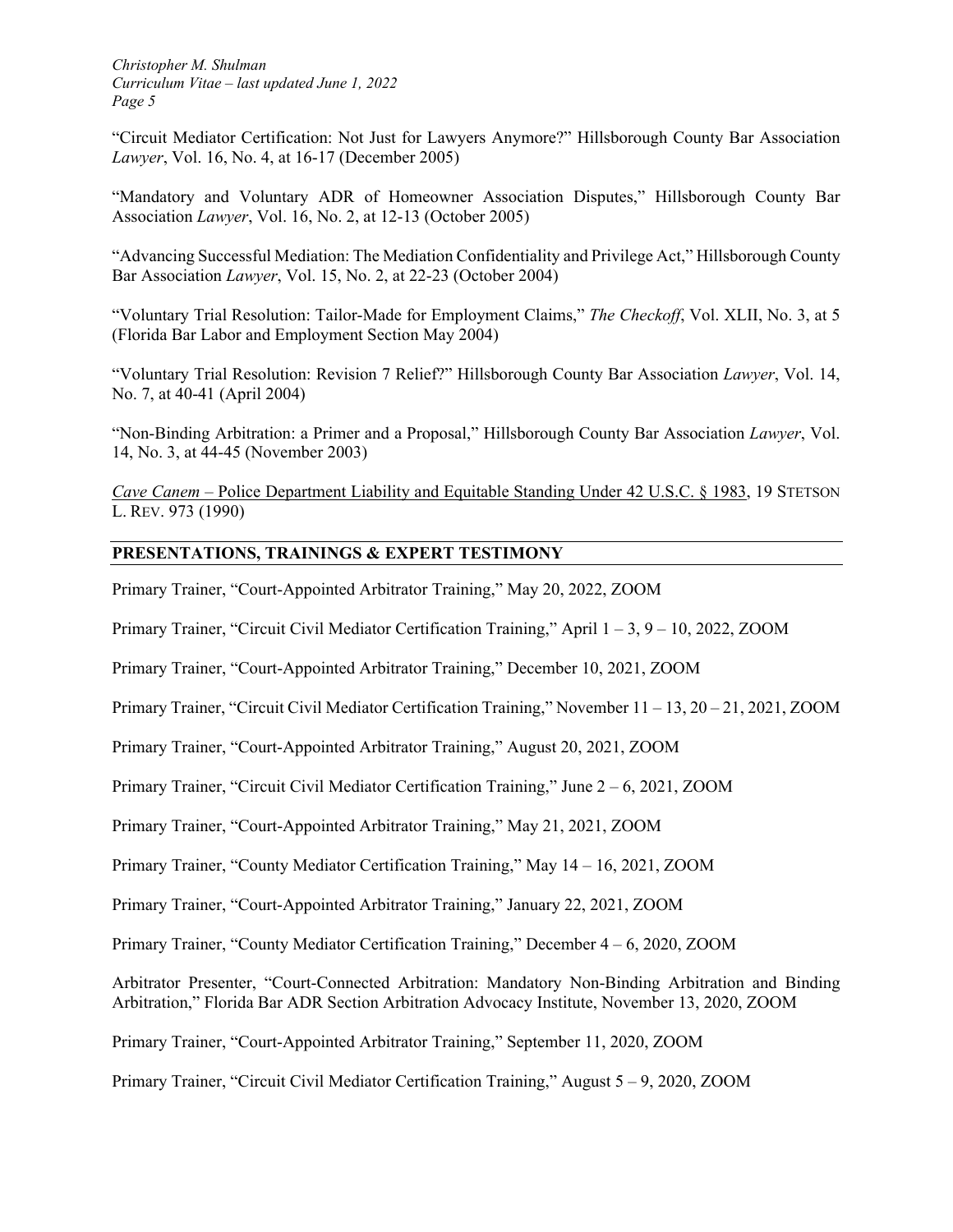Presenter, "Mediator Ethics: Gonna Make you Sweat," 12th Judicial Circuit CME, June 30, 2020, ZOOM Presenter, "Mediator Cultural Diversity," 12th Judicial Circuit CME, June 29, 2020, ZOOM Primary Trainer, "County Mediator Certification Training," June 26 – 28, 2020, ZOOM Primary Trainer, "Court-Appointed Arbitrator Training," May 29, 2020, ZOOM Primary Trainer, "Circuit Civil Mediator Certification Training," February 5 – 9, 2020, Tampa, FL Primary Trainer, "Court-Appointed Arbitrator Training," January 31, 2020, Tampa, FL Presenter, "Making the Most of Arbitration", January 24, 2020, Tampa FL Primary Trainer, "Court-Appointed Arbitrator Training," October 18, 2019, Tampa, FL Primary Trainer, "County Mediator Certification Training," September 6 – 8, 2019, Tampa, FL Primary Trainer, "Circuit Civil Mediator Certification Training," July 10 – 14, 2019, Tampa, FL Primary Trainer, "Court-Appointed Arbitrator Training," June 7, 2019, Tampa, FL Primary Trainer, "County Mediator Certification Training," March 22 – 24, 2019, Tampa, FL Primary Trainer, "Court-Appointed Arbitrator Training," February 1, 2019, Tampa, FL Primary Trainer, "Circuit Civil Mediator Certification Training," January 18 – 22, 2019, Tampa, FL Primary Trainer, "County Mediator Certification Training," October 19 – 21, 2018, Tampa, FL Arbitrator Panelist, "Arbitration: Careful What You Ask For", Hillsborough County Bar Association Bench Bar Conference, October 3, 2018, Tampa, FL Primary Trainer, "Circuit Civil Mediator Certification Training," June 29 – July 3, 2018, Tampa, FL Primary Trainer, "Court-Appointed Arbitrator Training," February 16, 2018, Tampa, FL Primary Trainer, "County Mediator Certification Training," February 17 – 19, 2018, Tampa, FL Primary Trainer, "Circuit Civil Mediator Certification Training," January 12 – 16, 2018, Tampa, FL Primary Trainer, "Court-Appointed Arbitrator Training," October 20, 2017, Tampa, FL Primary Trainer, "Court-Appointed Arbitrator Training," Dispute Resolution Center Conference, August 11, Orlando, FL

Primary Trainer, "Circuit Civil Mediator Certification Training," July 5 – 9, 2017, Tampa, FL

Presenter, "How to get from here to there: Developing a Mediation Practice", April 19, 2017, Sarasota County Bar Association, Sarasota, FL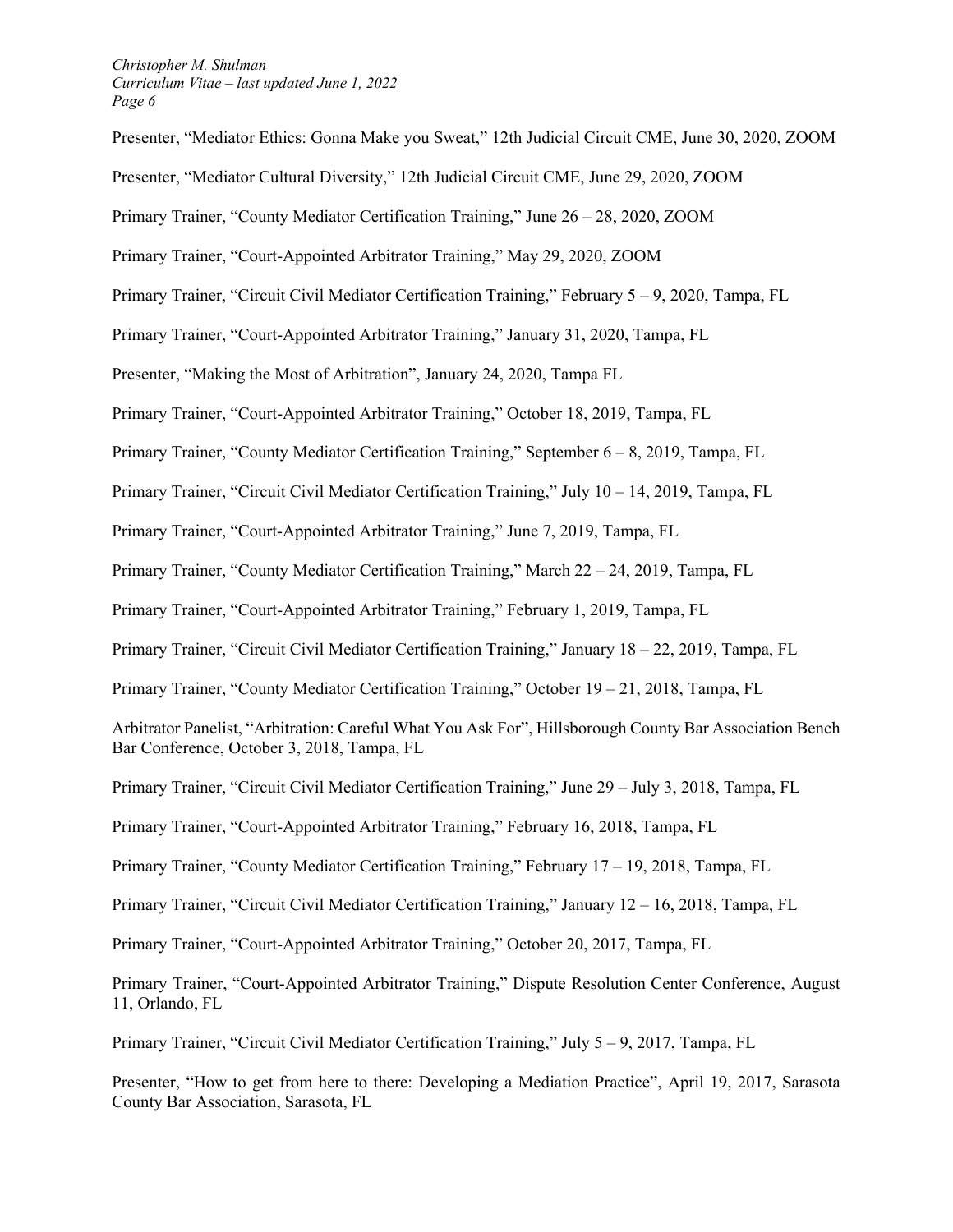Presenter, "Avoiding Impasse" and "Diversity in Mediation", March 18 – 19, 2017, at Florida Academy of Professional Mediators Annual CME on the High Seas Conference

Primary Trainer, "Court-Appointed Arbitrator Training," January 20, 2017, Tampa, FL

Primary Trainer, "Circuit Civil Mediator Certification Training," January 3 – 7, 2017, Tampa, FL

Co-Presenter, "Winning Mediation Strategies for the Attorney and Adjuster", Professional Mediation Institute/Florida Workers' Compensation Institute Conference, August 22, 2016, Orlando, FL

Presenter, "Diversity in Mediation . . . It's not (just) what you think!", Professional Mediation Institute/Florida Workers' Compensation Institute Conference, August 22, 2016, Orlando, FL

Presenter, "Mediator Ethics – Gonna Make You Sweat", Dispute Resolution Center Conference, August 12, 2016, Orlando, FL

Primary Trainer, "Court-Appointed Arbitrator Training," Dispute Resolution Center Conference, August 11, 2016, Orlando, FL

Primary Trainer, "Court-Appointed Arbitrator Training," May 13, 2016, Tampa, FL

Primary Trainer, "Circuit Civil Mediator Certification Training," April 16 – 17, 22 – 24, 2016, Tampa, FL

Primary Trainer, "Court-Appointed Arbitrator Training," February 12, 2016, Tampa, FL

Primary Trainer, "County Mediator Certification Training," January 15 – 17, 2016, Tampa, FL

Primary Trainer, "County Mediator Certification Training," November 6 – 8, 2015, Tampa, FL

Co-Presenter, "How to 'Win' at Mediation", Professional Mediation Institute/Florida Workers' Compensation Institute Conference, August 26, 2015, Orlando, FL

Primary Trainer, "County Mediator Certification Training," August  $21 - 23$ , 2015, Tampa, FL

Co-Presenter, "Guardianship Mediation", Dispute Resolution Center Conference, July 31 – August 1, 2015, Orlando, FL

Primary Trainer, "Court-Appointed Arbitrator Training," Dispute Resolution Center Conference, July 30, 2015, Orlando, FL

Primary Trainer, "Circuit Civil Mediator Certification Training," July 18 – 19, 24 – 26, 2015, Tampa, FL

Trainer/Presenter, "Managers' Employment Law and Harassment Prevention Training," Florida Municipal Power Agency, May 26, 2015, Orlando, FL

Trainer/Presenter, "Harassment Prevention Training," Florida Municipal Power Agency, May 26, 2015, Orlando, FL

Primary Trainer, "County Mediator Certification Training," January 11 – February 26, 2015, Tampa, FL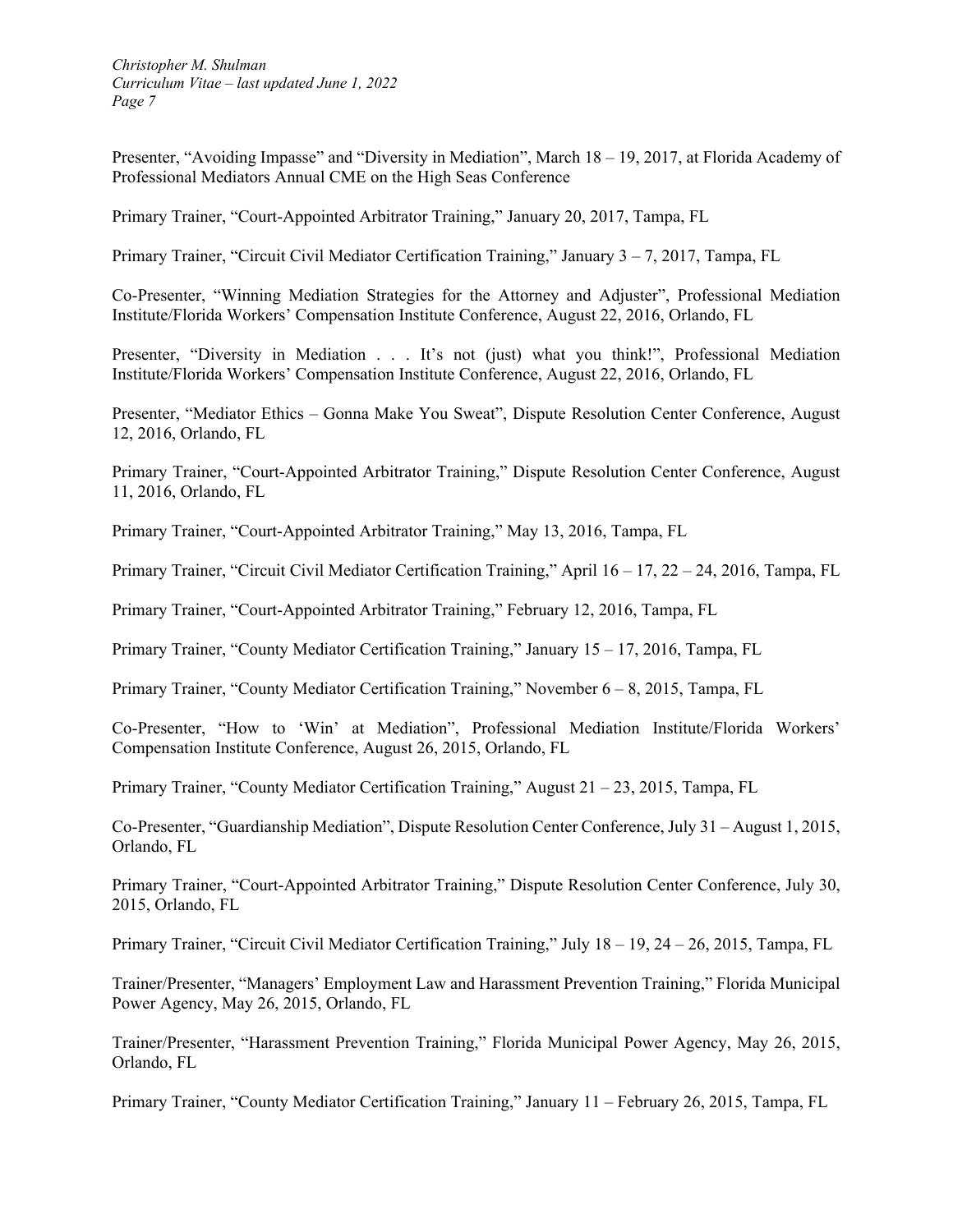Primary Trainer, "Circuit Civil Mediator Cert. Training," January 31 – February 8, 2015, Tampa, FL

Primary Trainer, "County Mediator Certification Training," January 17 – 19, 2015 Gainesville, FL

Primary Trainer, "Court-Appointed Arbitrator Training," September 19, 2014, Tampa, FL

Presenter, "Pros and Cons of Non-Binding Arbitration", Dispute Resolution Center Conference, August 15 – 16, 2014, Orlando, FL

Primary Trainer, "Court-Appointed Arbitrator Training," March 21, 2014, Tampa, FL

Presenter, "Revised Florida Arbitration Code: Arbitration in Florida gets a Face-Lift", Hillsborough County Bar Association, January 29, 2014, Tampa, FL

Primary Trainer, "County Mediator Certification Training," January 6 – 8, 2014 Tampa, FL

Presenter, "Family & Medical Leave Act Update", Tampa Bay Workforce Alliance, November 12, 2013, Tampa, FL

Primary Trainer, "Court-Appointed Arbitrator Training," November 1, 2013, Tampa, FL

Panelist, "Mediator Ethics Plenary", Dispute Resolution Center Conference, August 10, 2013, Orlando, FL

Primary Trainer, "Court-Appointed Arbitrator Training," Dispute Resolution Center Conference, August 8, 2013, Orlando, FL

Primary Trainer, "County Mediator Certification Training," February 21 – 23, 2013 Tampa, FL

Primary Trainer, "Court-Appointed Arbitrator Training," February 1, 2013, Tampa, FL

Presenter, "Developing a Mediation Practice", Stetson University College of Law's *2013 Solo Practice Institute*, January 31, 2013, Tampa, FL

Presenter, "Trends in Arbitration: Why Do Employers Often Lose Discipline Cases?", Florida Public Employer Labor Relations Association (FPELRA) 39th Annual Training Conference, January 29, 2013, Orlando, FL

Primary Trainer, "Court-Appointed Arbitrator Training," October 5, 2012, Tampa, FL

Primary Trainer, "Circuit Civil Mediator Certification Training," July 25 – 29, 2012, Tampa, FL

Primary Trainer, "Circuit Civil Mediator Certification Training," March 19 – 23, 2012, Tampa, FL

Primary Trainer, "County Mediator Certification Training," June 7 – 9, 2012 Tampa, FL

Trainer/Presenter, "Managers' Employment Law and Harassment Prevention Training," Florida Municipal Power Agency, February 2, 2012, Orlando, FL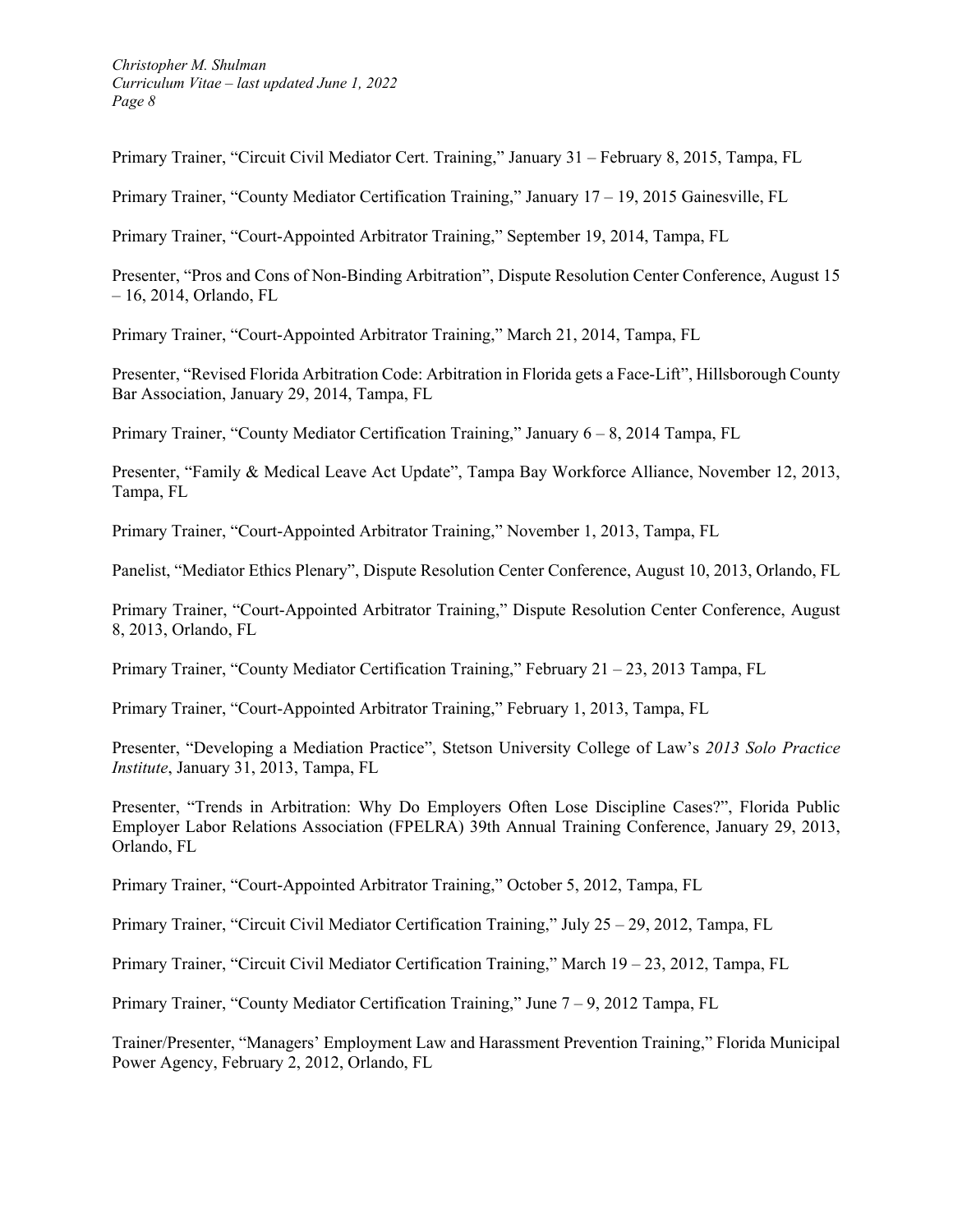Trainer/Presenter, "Harassment Prevention Training," Florida Municipal Power Agency, February 2, 2012, Orlando, FL

Presenter, "The Business and Marketing of a Mediation Practice" and "Ethical Dilemmas", Hillsborough County Bar Association Annual CME Seminar, February 21, 2012, Tampa, FL

Presenter, "Mediator Ethics: Quo Vadimus?", Florida Academy of Professional Mediators, Tampa FAPM Exchange, October 28, 2011, Tampa, FL

Primary Trainer, "Circuit Civil Mediator Certification Training," October 18 – 22, 2011, Tampa, FL

Primary Trainer, "Court-Appointed Arbitrator Training," Dispute Resolution Center Conference, August 25, 2011, Orlando, FL

Primary Trainer, "County Mediator Certification Training," August 18 – 20, 2011, Tampa, FL

Trainer, "Harassment Prevention Training," for two private employers (names withheld) training over 2900 employees and managers: April 2010 – April 2012

Primary Trainer, "County Mediator Certification Training," July 25 – 27, 2011, Tampa, FL

Primary Trainer, "Court-Appointed Arbitrator Training," July 1, 2011, Tampa, FL

Primary Trainer, "Circuit Civil Mediator Certification Training," May 31 – June 4, 2011, Tampa, FL

Primary Trainer, "County Mediator Certification Training," April  $4-5 \& 12$ , 2011 Tampa, FL

Primary Trainer, "Court-Appointed Arbitrator Training," March 25, 2011, Tampa, FL

Primary Trainer, "Circuit Civil Mediator Certification Training," February 22 – 26, 2011, Tampa, FL

Panelist, "Making the Most of Mortgage Foreclosure Mediation", Florida Bar Real Property, Probate, and Trust Law Section Seminar, February 10, 2011, Tampa, FL

Primary Trainer, "County Mediator Certification Training," January 28 – 30, 2011, Tampa, FL

Primary Trainer, "Circuit Civil Mediator Certification Training," January 3 – 7, 2011, Tampa, FL

Primary Trainer, "Circuit Civil Mediator Certification Training," October 13 – 17, 2010, Tampa, FL

Primary Trainer, "County Mediator Certification Training," September 23 – 25, 2010, Tampa, FL

Primary Trainer, "Residential Mortgage Foreclosure Mediator Training," per Supreme Court Administrative Order AOSC09-54, Conant Mediation Center, Ft. Myers, FL, August 28, 2010

Panelist, "Mediator Ethics", Florida Academy of Professional Mediators Summer 2010 Mediation Symposium, August 21, 2010, Orlando, FL

Primary Trainer, "Residential Mortgage Foreclosure Mediator Training," per Supreme Court Administrative Order AOSC09-54, UF Levin School of Law, Gainesville, FL, August 3, 2010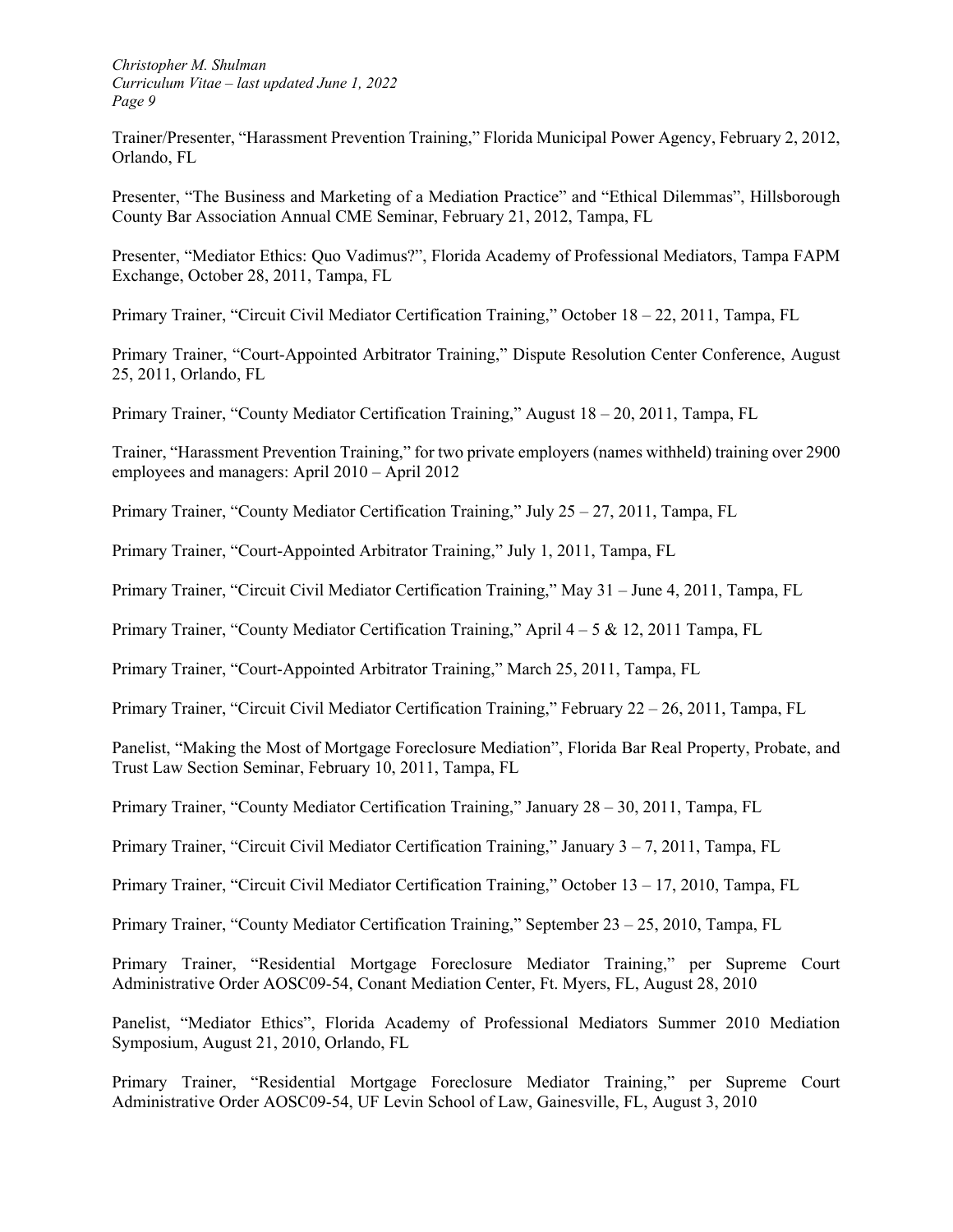Primary Trainer, "Court-Appointed Arbitrator Training," July 23, 2010, Tampa, FL

Primary Trainer, "Residential Mortgage Foreclosure Mediator Training," per Supreme Court Administrative Order AOSC09-54, Orange County Bar Association, July 20, 2010

Primary Trainer, "Circuit Civil Mediator Certification Training," July 14 – 18, 2010, Tampa, FL

Primary Trainer, "Residential Mortgage Foreclosure Mediator Training," per Supreme Court Administrative Order AOSC09-54, Palm Beach County Bar Association, June 18, 2010

Primary Trainer, "Residential Mortgage Foreclosure Mediator Training," per Supreme Court Administrative Order AOSC09-54, Hillsborough County Bar Association, June 15, 2010

Primary Trainer, "Residential Mortgage Foreclosure Mediator Training," per Supreme Court Administrative Order AOSC09-54, Palm Beach County Bar Association, June 1, 2010

Primary Trainer, "County Mediator Certification Training," May 18 – 20, 2010, Stetson University College of Law, Tampa, FL

Primary Trainer, "Court-Appointed Arbitrator Training," May 14, 2010, Tampa, FL

Primary Trainer, "Residential Mortgage Foreclosure Mediator Training," per Supreme Court Administrative Order AOSC09-54, Pensacola, FL, April 17, 2010

Primary Trainer, "Residential Mortgage Foreclosure Mediator Training," per Supreme Court Administrative Order AOSC09-54, Sunrise, FL, April 9, 2010

Primary Trainer, "Residential Mortgage Foreclosure Mediator Training," per Supreme Court Administrative Order AOSC09-54, Treasure Island, FL, April 3, 2010

Primary Trainer, "Circuit Civil Mediator Certification Training," April 21 – 25, 2010, Tampa, FL

Primary Trainer, "Residential Mortgage Foreclosure Mediator Training," per Supreme Court Administrative Order AOSC09-54, Hillsborough County Bar Association, March 10, 2010

Lecturer, "Continuing Mediator Education: Mediator Trends in a Changing Environment", Hillsborough County Bar Association, February 18, 2010

Primary Trainer, "Court-Appointed Arbitrator Training," February 12, 2010, Tampa, FL

Primary Trainer, "Circuit Civil Mediator Certification Training," January 27 – 31, 2010, Tampa, FL

Mediation Panelist, "Loan Modification and Workout Town Hall Meeting", Hillsborough County Bar Association, January 19, 2010

Primary Trainer, "County Mediator Certification Training," January 7 – 9, 2010, Stetson University College of Law, Gulfport, FL

Primary Trainer, "Court-Appointed Arbitrator Training," November 13, 2009, Tampa, FL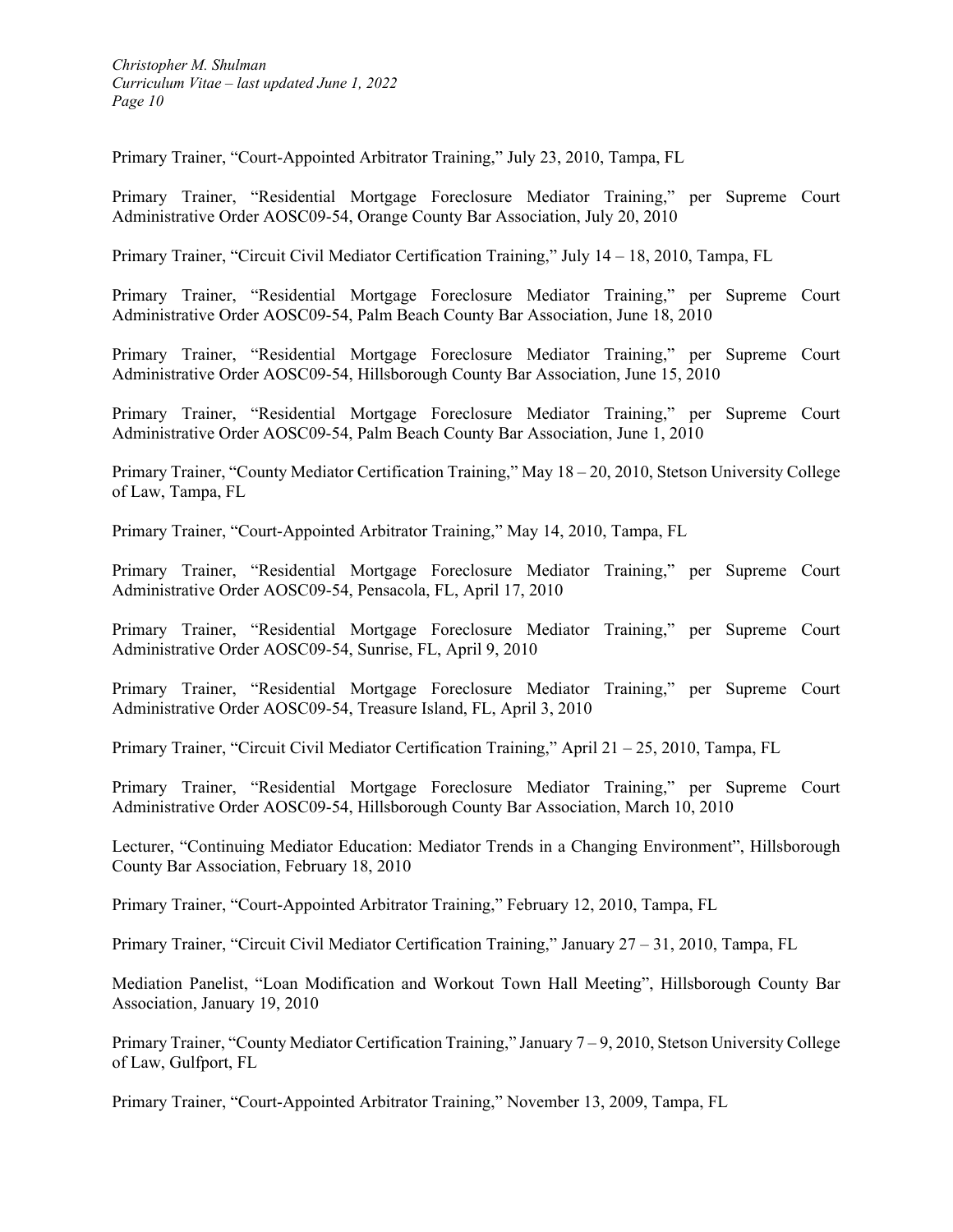Primary Trainer, "Circuit Civil Mediator Certification Training," October 7 – 11, 2009, Tampa, FL

Lecturer, "Nuts and Bolts of Running Your Mediation Practice", Florida Supreme Court's Dispute Resolution Center's Annual Conference for Mediators and Arbitrators, August 20 – 21, 2009, Orlando, FL

Primary Trainer, "Circuit Civil Mediator Certification Training," August 12 – 16, 2009, Tampa, FL

Primary Trainer, "Court-Appointed Arbitrator Training," August 7, 2009, Tampa, FL

Primary Trainer, "County Mediator Certification Training," July 16 – 18, 2009, Tampa, FL

Trainer/Presenter, "Mediator Ethics", CMEWorks Teletraining, June 9, 2009

Primary Trainer, "Court-Appointed Arbitrator Training," May 8, 2009, Tampa, FL

Primary Trainer, "Circuit Civil Mediator Certification Training," April 27 – May 1, 2009, Tampa, FL

Trainer/Presenter, "Avoiding Impasse", CMEWorks Teletraining, April 14, 2009

Primary Trainer, "County Mediator Certification Training," April 16 – 18, 2009, Tampa, FL

Trainer/Presenter, "Mediator Ethics", CMEWorks Teletraining, March 24, 2009

Primary Trainer, "Circuit Civil Mediator Certification Training," March 6 – 10, 2009, Jacksonville, FL

Primary Trainer, "Court-Appointed Arbitrator Training," March 5, 2009, Jacksonville, FL

Trainer/Presenter, "Managers' Employment Law and Harassment Prevention Training," Florida Municipal Power Agency, February 10 and 26, 2009, Orlando, FL

Trainer/Presenter, "Harassment Prevention Training," Florida Municipal Power Agency, February 10, 2009, Orlando, FL

Primary Trainer, "Court-Appointed Arbitrator Training," November 14, 2008, Tampa, FL

Primary Trainer, "County Mediator Certification Training," November 6 – 8, 2008, Tampa, FL

Primary Trainer, "Circuit Civil Mediator Certification Training," October 23 – 27, 2008, Tampa, FL

Primary Trainer, "Court-Appointed Arbitrator Training," September 26, 2008, Tampa, FL

Lecturer, "County Mediator Ethics in 2008: Now What?", and Facilitator, Post-Plenary Group Discussion on Domestic Violence Awareness in Mediation, Florida Supreme Court's Dispute Resolution Center's 17th Annual Conference for Mediators and Arbitrators, August 29 – 30, 2008, Orlando, FL

Primary Trainer, "Court-Appointed Arbitrator Training," August 22, 2008, Tampa, FL

Primary Trainer, "Circuit Civil Mediator Certification Training," July 24 – 28, 2008, Jacksonville, FL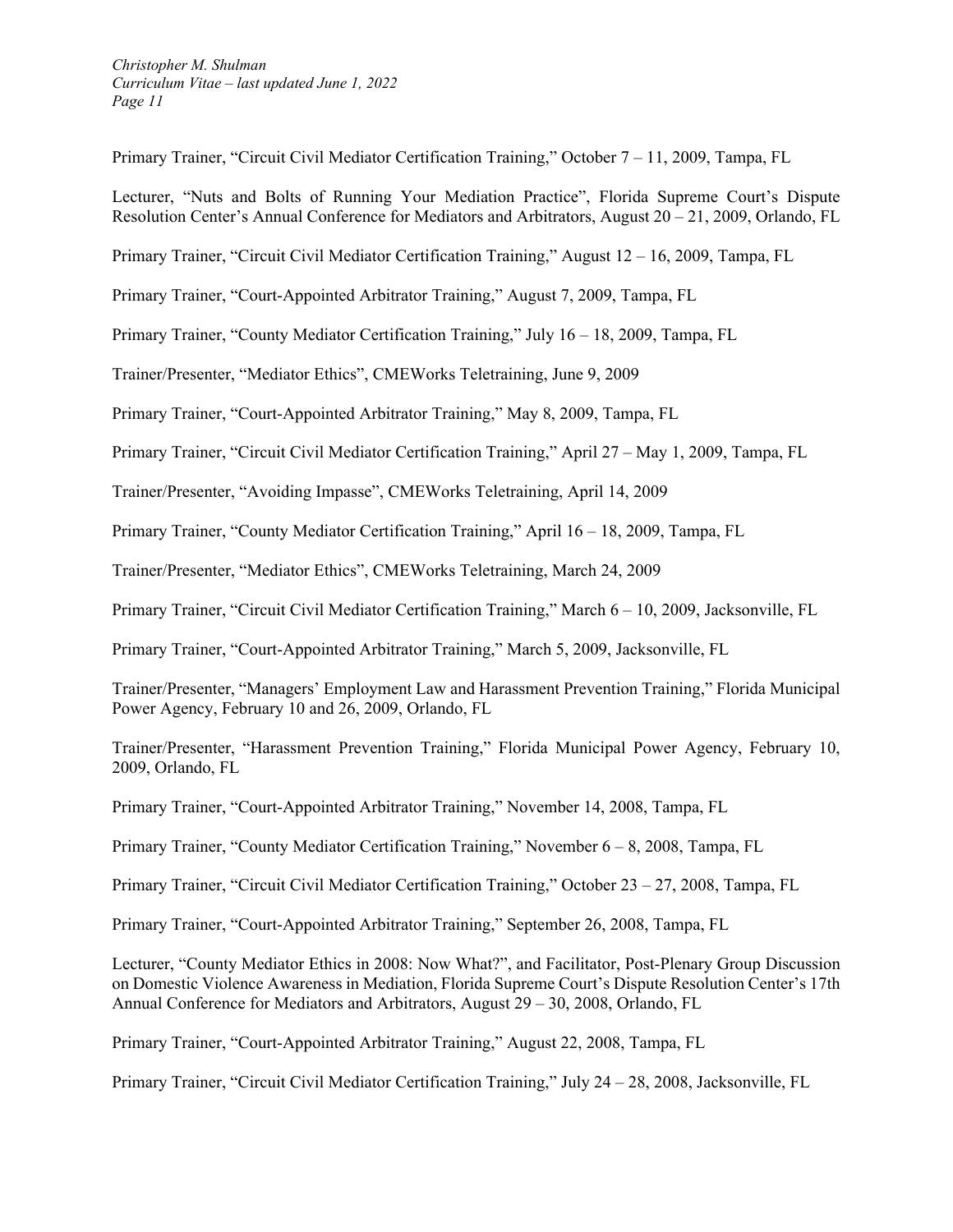Primary Trainer, "Circuit Civil Mediator Certification Training," June 16 – 20, 2008, Tampa, FL

Primary Trainer, "County Mediator Certification Training," May 15 – 17, 2008, Tampa, FL

"The Hearing from an Arbitrator's Perspective", NPELRA Labor Relations Academy II, April 13, 2008, Clearwater, FL

Primary Trainer, "Circuit Civil Mediator Certification Training," March 26 – 31, 2008, Jacksonville, FL

Trainer/Presenter, "Managers' Employment Law and Harassment Prevention Training," Florida Municipal Power Agency, February 20, 2008, Orlando, FL

Trainer/Presenter, "Harassment Prevention Training," Florida Municipal Power Agency, February 20, 2008, Orlando, FL

Primary Trainer, "Circuit Civil Mediator Certification Training," February 14 – 18, 2008, Tampa, FL

Primary Trainer, "County Mediator Certification Training," January 23 – 25, 2008, Tampa, FL

Panelist, "The Shape of Things to Come: Legal and Ethical Trends in Mediation," Florida Association of Family and Conciliation Courts (AFCC), Annual Conference, November 2 – 3, 2007, Orlando, FL

Primary Trainer, "Circuit Civil Mediator Certification Training," October 12 – 16, 2007, Tampa, FL

Panelist, "The Search for Truth: How Arbitrators Determine Witness Credibility," National Academy of Arbitrators, Southeast Regional Conference, February 23 – 24, 2007, Atlanta, GA

Presenter, "Dealing with and Defusing Workplace Conflict", Consumer Credit Counseling Services, Regional Employee Training, October 18, 2006, Tampa, FL

Panelist, Ethics Plenary, and Lecturer, "Nuts and Bolts of Running a Successful ADR Practice", Florida Supreme Court's Dispute Resolution Center's Annual Conference for Mediators and Arbitrators, August 25 – 26, 2006, Orlando, FL

Guest Lecturer/Assistant Trainer, "Guardianship Mediation Training," Stetson University College of Law, January 12 – 13, 2006, St. Petersburg, FL

Panelist, Ethics Plenary, and Lecturer, "Mediating Cases under Challenging Circumstances" and "Mandatory ADR of Homeowner Association Disputes", Florida Supreme Court's Dispute Resolution Center's Annual Conference for Mediators and Arbitrators, August 26 – 27, 2005, Orlando, FL

Guest Lecturer, "LAW 3120 – Alternative Dispute Resolution", Stetson University College of Law, June 18, 2005, St. Petersburg, FL

Panelist, "Advocacy in Mediation", Hillsborough County Bar Association Young Lawyers' Division State Trial Court Seminar, June 17, 2005, Tampa, FL

Guest Lecturer/Assistant Trainer, "Guardianship Mediation Training," Stetson University College of Law, June 1 & 4, 2005, St. Petersburg, FL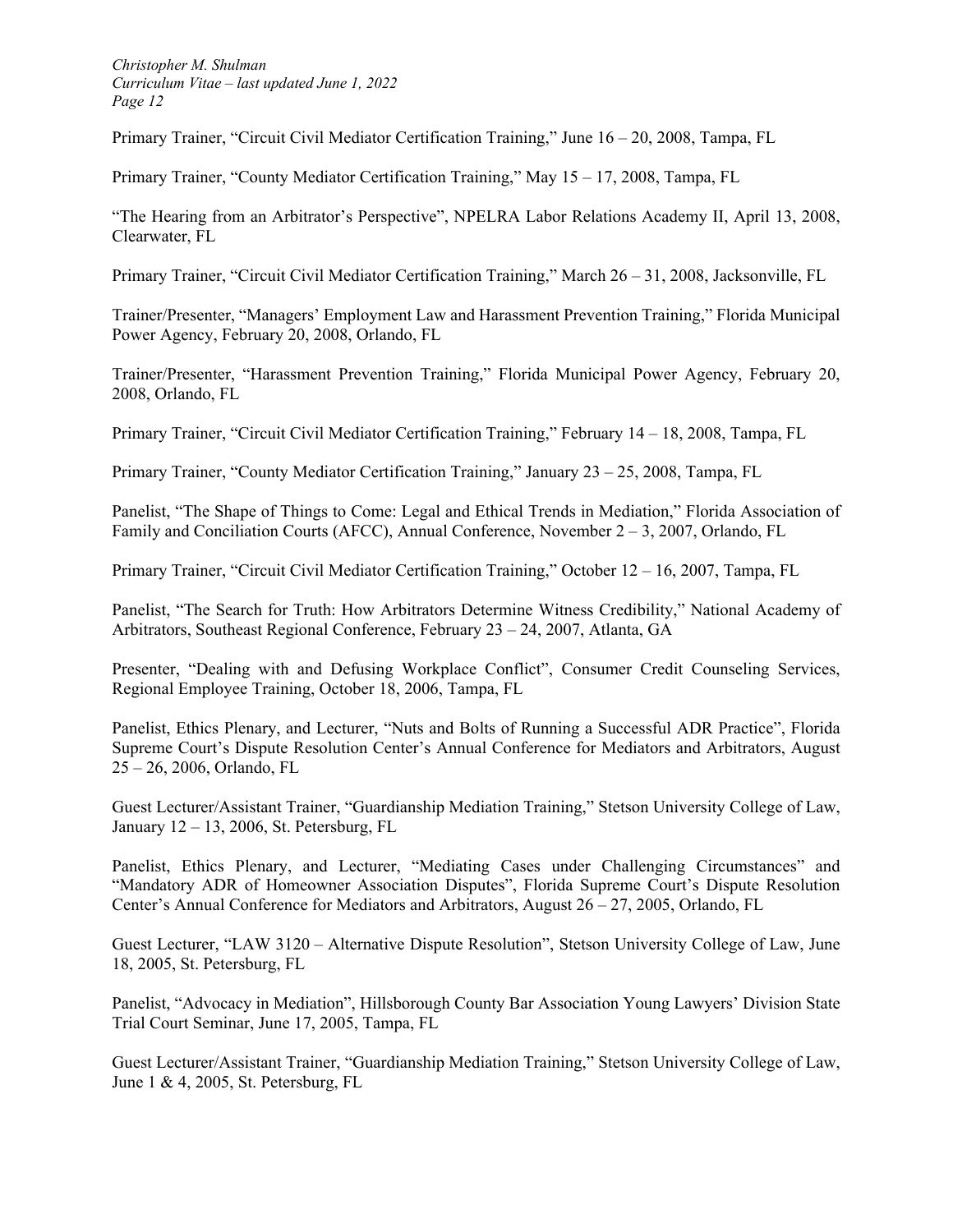Panelist/Training Coordinator, "Alternative Dispute Resolution 2005 Update", Hillsborough County Bar Association Alternative Dispute Resolution Committee, May 20, 2005, Tampa, FL

Expert Witness, Mediator Qualifications Board Proceeding MQB 2003-003, accepted as expert on Mediator Ethics by Hon. Dee Anna Farnell, Circuit Judge, Sixth Judicial Circuit, April 21, 2005, Clearwater, FL

Panelist, "Homeowner Association Dispute Resolution – New Mandatory Processes" as part of *Seminar on Homeowner Associations and Community Development Districts*, Council of Neighborhood Associations (CONA), East Pasco Chapter, April 16, 2005, Wesley Chapel, FL

Panelist/Mock Arbitrator, "Labor Arbitration Advocacy", Labor Arbitration Services, Inc., March 17-18, 2005, Clearwater Beach, FL

"Mediating County and Circuit Cases Under Challenging Circumstances", Florida Academy of Professional Mediators, Inc., Advanced Mediation Seminar, February 12, 2005, Orlando, FL

Panelist/Training Coordinator, "The 2004 Mediation Confidentiality and Privilege Act: What Every Mediator and Attorney Needs to Know", Hillsborough County Bar Association Alternative Dispute Resolution Committee, November 9, 2004, Tampa, FL

"Recent Developments in County and Circuit Mediator Ethics", Florida Supreme Court's Dispute Resolution Center's Annual County Mediator Summit and Annual Conference for Mediators and Arbitrators, August 26 – 28, 2004, Orlando, FL

Mediator, "Mediation: An Examination of Management's Opportunities for Early Charge Resolution", U.S. Equal Employment Opportunity Commission Technical Assistance Program Seminar (TAPS), July 26, 2004, Tampa, FL

Panelist/Training Coordinator, "Voluntary Trial Resolution and Arbitration: Cure for Revision 7 Woes?", Hillsborough County Bar Association Alternative Dispute Resolution Committee, May 28, 2004, Tampa, FL

"HR Law Update", at Eckerd Youth Alternatives, Inc., May 18, 2004, Clearwater, FL

"Recent Developments in County and Circuit Mediator Ethics", Florida Academy of Professional Mediators, Inc., Advanced Mediation Seminar, April 17, 2004, Orlando, FL

"Wrapping Up the Investigation", as part of *Public Sector EEO Investigations*, Council on Education in Management, December 12, 2003, Orlando, FL

"EEO Law Update", as part of EEO Investigator 8-hour Refresher Course, JDG Associates, Inc., October 24, 2003, San Antonio, TX

"Career Advisors' Training – HR Hiring Law Update", at Eckerd Youth Alternatives, Inc., May 1, 2002, and July 2, 2003, Clearwater, FL

"ADR for HR Professionals", at Mid-Florida Chapter of the Society for Human Resource Management, May 8, 2003, Lakeland, FL